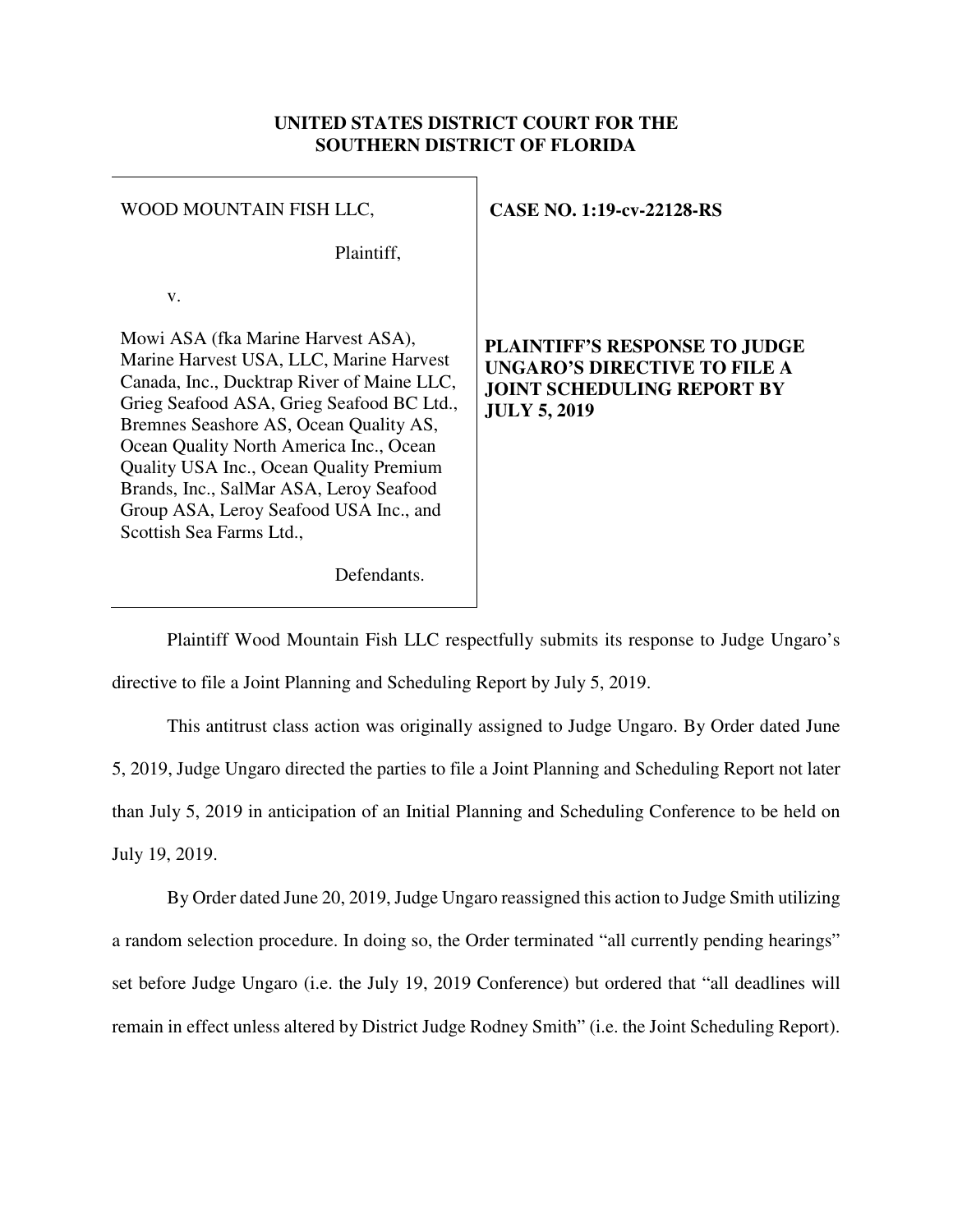Although an anomaly at best, producing the Joint Scheduling Report has proved impractical. The key reason is that while Plaintiff believes that several of the Defendants have been served with process, only two of the Defendants have recently appeared before the Court thereby making participation of all of the parties impracticable. In addition, because of the compressed number of work-days during the first week of July because of a lengthened Independence Day holiday, with many staff and attorneys taking advantage of the occasion to enjoy family vacation time, producing anything meaningful was unrealistic.

Plaintiff submits that re-scheduling a conference before this Court for later July or early August with a Scheduling Report due in a time period coincident with that Conference would result in a document that would provide greater participation.

#### Dated: July 3, 2019 **SHEPHERD, FINKLEMAN, MILLER & SHAH, LLP**

*/s/ Jayne A. Goldstein* 

Jayne A. Goldstein 1625 North Commerce Parkway, Suite 320 Fort Lauderdale, FL 33326 Tel: 954-515-0123 Fax: 866-300-7367 Email: jgoldstein@sfmslaw.com

### **WOLF HALDENSTEIN ADLER FREEMAN & HERZ LLP**

Fred Taylor Isquith (*pro hac vice*) Thomas H. Burt (*pro hac vice*) Veronica Bosco (*pro hac vice*) 270 Madison Avenue New York, New York 10016 Tel: 212-545-4600 Fax: 212-545-4653 Email: isquith@whafh.com burt@whafh.com bosco@whafh.com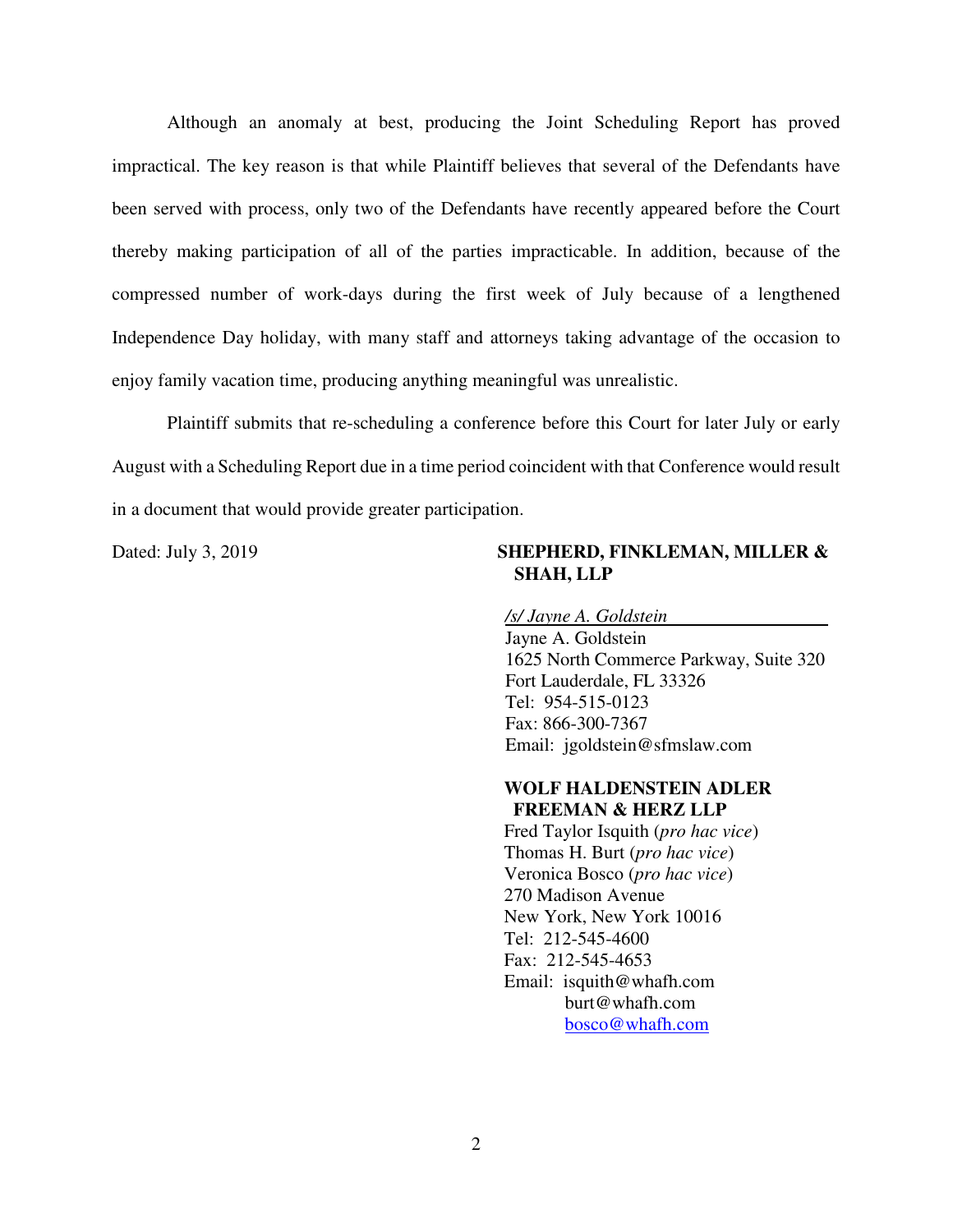### **LOCKRIDGE GRINDAL NAUEN P.L.L.P.**

Heidi M. Silton (*pro hac vice*) 100 Washington Avenue South, Suite 2200 Minneapolis, MN 55401-2159 Tel: 612-596-4092 Fax: 612-339-0981 Email: hmsilton@locklaw.com

#### **PRITZKER LEVINE LLP**

Elizabeth C. Pritzker (*pro hac vice*) 180 Grand Avenue Oakland, CA 94612 Tel: 415-692-0772 Fax: 415-366-6110 ecp@pritzkerlevine.com

## **VITA LAW OFFICES P.C.**

Richard J. Vita 100 State Street, Suite 900 Boston, MA 020109 Tel: 617-426-6566 Email: rjv@vitalaw.com

*Attorneys for Plaintiff, Wood Mountain Fish LLC*